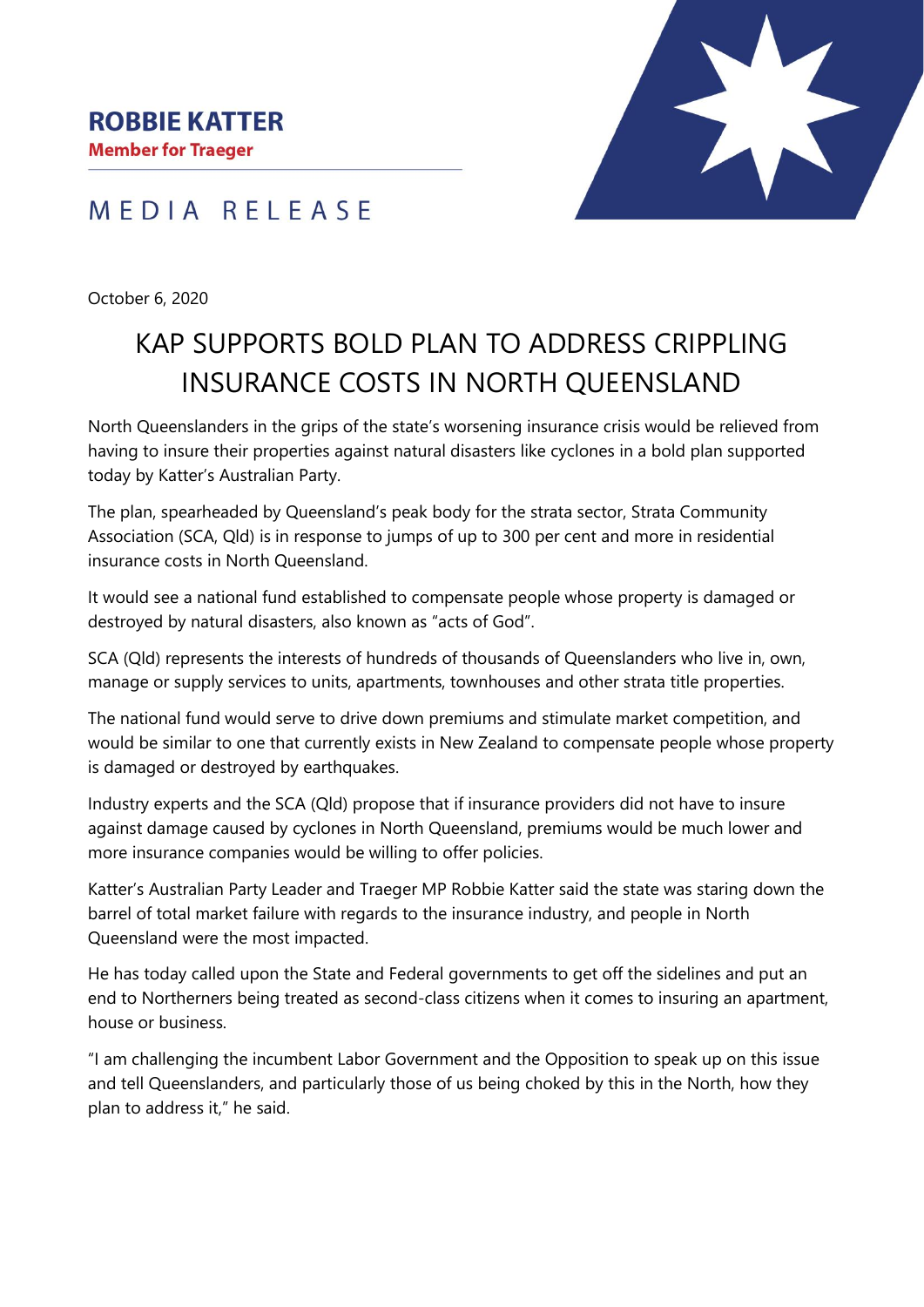#### **ROBBIE KATTER**

**Member for Traeger** 



## MEDIA RELEASE

"In particular we would like to see them sit down with those from the industry and formulate an emergency plan.

"We believe, like the SCA (Qld), a national fund to relieve the burden of having to insure for calamitous natural disasters is where we should start."

Insurance premiums for body corporates have increased by 300 per cent since 2016.

Thousands of homes in the North are now feared to be uninsured or under-insured as a result of the rising premiums, and there is no relief in sight with insurers pulling out of the region at a rapid rate.

It's understood customers including 'mum and dad investors' and retirees, particularly those in the strata sector, are now being forced to seek insurance from overseas at increasingly unaffordable rates or run the gauntlet without any insurance at all.

Small-business owners are also being significantly affected, to the point some have been forced to close their doors for good.

Mr Katter said he had heard disturbing stories regarding the failure of the insurance market in the North.

"We have been informed that, especially in places like Townsville and Cairns, things are looking diabolical," he said.

"Take for instance a real-life situation in the North at the moment where units are valued at around \$300,000, yet the insurance premiums they are being forced to pay are working out to over \$10,000 per unit per annum.

"For a start, this is unsustainable and crippling.

"People are also terrified of making claims, in case they risk the continuation of their insurance into the future; this is a nightmare."

Following a study of insurance premiums in Australia, the Australian Consumer and Competition Commission (ACCC) said that in early 2018 the average premiums for home and contents insurance in northern Australia were double the average for the rest of the country.

The ACCC also said that premiums had risen more rapidly in the North than the rest of Australia since 2010, and that the rate of non-insurance was significant and growing with an estimated 17 per cent (62,127) of residential properties uninsured in the region.